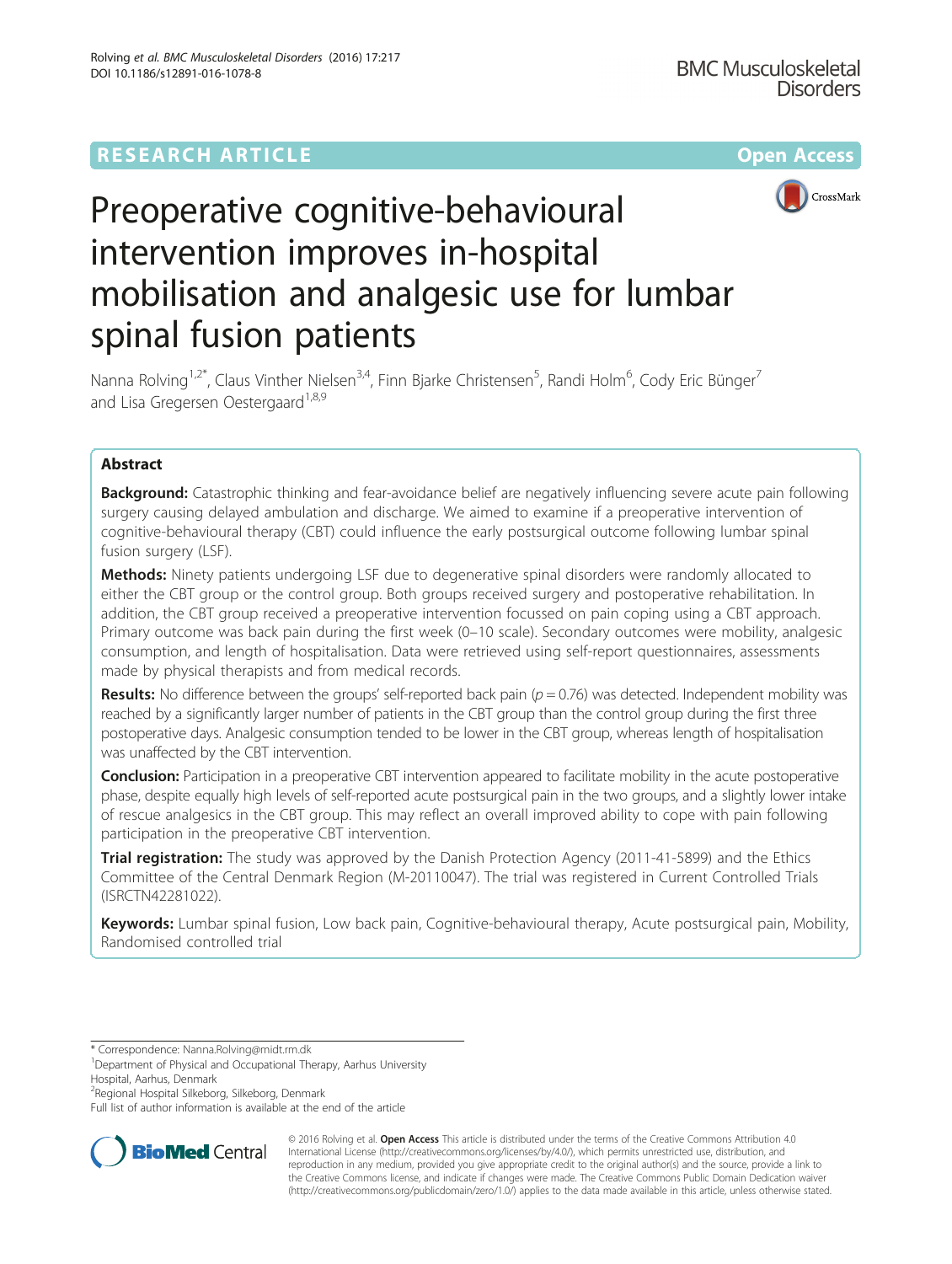## Background

A high level of acute pain following surgery, may adversely affect short-term physical and psychological recovery, thereby delaying mobilisation and discharge from hospital [[1, 2](#page-6-0)]. Acute pain is furthermore a risk factor for the development of chronic postsurgical pain, which has a negative long-term impact on the patient's life, and potentially imposes a significant burden on the healthcare sector and society [\[1](#page-6-0), [3, 4](#page-6-0)]. The available knowledge about acute postsurgical pain in patients undergoing lumbar spinal fusion surgery (LSF) is limited. To our knowledge, only three studies have reported on acute postsurgical pain following LSF. One Danish observational study measured pain on a 0–10 visual analogue scale (VAS) during the first 24 h after LSF, and found patients to report an average VAS score of 5 [\[5\]](#page-6-0). Two other studies, one comparing different analgesic methods and one comparing different surgical techniques, found patients to report pain levels below 3 on a VAS scale. One of these studies measured pain on the first three postoperative days [[6](#page-6-0)], and the other on the third postoperative day and on the day of discharge, respectively [\[7\]](#page-6-0).

The experience of postsurgical pain is reinforced by psychological characteristics like fear-avoidance belief and catastrophic thinking [[8, 9\]](#page-6-0). These negative characteristics seem to be susceptible to change through cognitivebehavioural therapy (CBT) with subsequent improvements in pain and function [[10](#page-6-0)]. In the case of LSF, two studies have examined the effect of using CBT in the postoperative rehabilitation, overall reporting a positive effect of CBT in the long run [\[11](#page-6-0), [12\]](#page-6-0). However, as the CBT intervention was offered several weeks after surgery in both studies, the ability of CBT to influence the acute postoperative phase is unclear. The effect of a preoperative rehabilitation intervention on early postoperative outcomes after LSF was examined in a study published by Nielsen et al. in 2010 [[13](#page-6-0)]. In their study, a prehabilitation intervention with presurgical training and information, but not CBT, was found to be more effective than standard care in terms of improving the patients' mobility (e.g. walking, stair climbing, daily function on ward) and decreasing length of hospitalisation [[13](#page-6-0)]. Additionally, acute postsurgical pain was measured on a VAS scale (0–100) on the day of discharge, where no difference between groups was found. In 2015, the authors of this article published an RCT investigating the effect of a preoperative CBT intervention on LSF patients [[14](#page-6-0)]. This RCT revealed that the CBT intervention was superior to usual care in terms of improvement in disability and quality of life three months after surgery. We therefore found it relevant to explore whether the CBT intervention could also have an effect on the patient's pain and mobility already in the early postoperative phase. Thus, the aim of the present study was to examine whether a preoperative CBT intervention could influence acute postsurgical pain, mobility, analgesic intake and length of hospitalisation in patients undergoing LSF. This aim is in accordance with the previously published study protocol (ISRCTN42281022) [[15](#page-6-0)].

## Methods

The patients were recruited consecutively from the orthopaedic departments at two Danish hospitals in the period October 2011 to June 2013. Patients who fulfilled the inclusion criteria were informed about the study by the nurses in the ambulatory. The inclusion criteria were 1) a primary diagnosis of degenerative disc disease, stenosis or spondylolisthesis grade 1–2 (assessed by the operating surgeon); 2) fusion of maximum three levels, 3) age between 18 and 64 years, and 4) competence in the Danish language. Patients were excluded if the waiting time for surgery was less than 4 weeks, a driving distance of more than 80 km from the hospital, or in case of psychiatric, inflammatory or malignant disease. Eligible patients consenting to participation were assigned by computergenerated block randomisation (by hospital) on a 1:2 ratio to receive either standard treatment (surgery and postoperative rehabilitation) or standard treatment plus a preoperative CBT intervention. The 1:2 ratio was applied to enable group sessions in the intervention group. Due to the nature of the intervention, the patients could not be blinded to treatment allocation. The trial was registered in Current Controlled Trials (ISRCTN42281022, please see <http://www.isrctn.com/search?q=ISRCTN42281022>).

## Interventions

The full details of the interventions are described in a previous publication [\[15\]](#page-6-0). Briefly, the interventions were as follows:

### Control group

Patients in the control group received the standard course of treatment, which includes preoperative information about the upcoming operation, the anaesthetic procedure, medication, the postoperative rehabilitation and physical restrictions following surgery. Information was given by the operating surgeon, nurses and therapists. The surgical technique used was at the discretion of the surgeon.

## Cognitive-behavioural group

In addition to the standard course of treatment, the patients were to participate in four 3-h group-sessions. The main topics covered were the interaction of cognition and pain perception, coping strategies, pacing principles, ergonomic directions, return to work, and details about the surgical procedure. The intervention was managed by a multidisciplinary team consisting of a psychologist, an occupational therapist, a physical therapist, a spine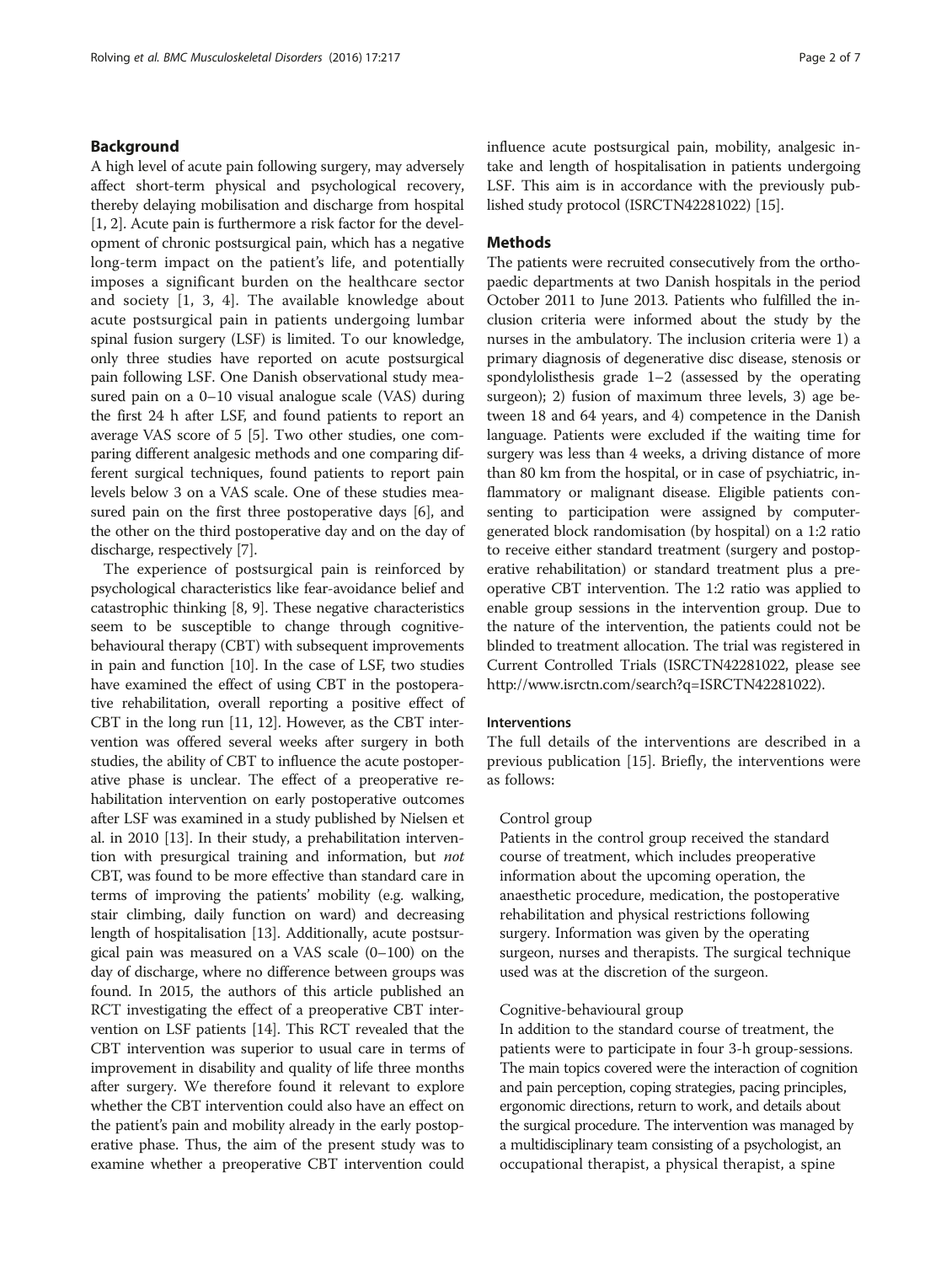surgeon, a social worker and a previously operated patient. Each treatment session was standardised although some flexibility was allowed to meet the participants' needs. To ensure uniformity of the sessions during the project period a staff manual was handed out to supplement the treatment sessions, and furthermore the primary investigator met with the staff at regular intervals. Compliance with the intervention was defined a priori as attendance at half of the sessions as a minimum.

## Outcomes

The patients' demographic characteristics were collected from the hospitals' medical records system and from self-report questionnaires.

The primary outcome was the severity of back pain during the first postoperative week. The patients reported their average daily pain in a diary using a numeric rating scale (NRS) of 0–10 [[16](#page-6-0)], and the median of postoperative days 1–7 was calculated, in accordance with the recommendations from the International Association for the Study of Pain (IASP) [[1](#page-6-0)]. Secondary outcomes included postoperative mobility, consumption of rescue analgesics (i.e., analgesic consumption beyond the standardised analgesic protocol), and length of hospitalisation. Mobility was measured on the first three postoperative days using the Cumulated Ambulation Score (CAS) [\[17](#page-6-0)]. The CAS measures the level of mobility in the three activities getting in and out of bed, sit-to-stand from a chair, and walking. Each activity was assessed daily on a three-point scale from 0–2  $(0 = Not able to, 1 = Abel to, with assistance, 2 = Abel to)$ safely, without assistance). The assessment was performed by the physical therapist attending the patient at the ward. The information on analgesic consumption was retrieved from the medical records system. Due to great variability in analgesic medications and dosages, we converted these data into daily morphine-equivalent doses to enable comparison between the groups [[18](#page-6-0)]. Data on number of days of hospitalisation were retrieved from the medical records system.

## Statistical methods

The analysis was based on intention-to-treat. All data were entered twice into EpiData version 3.1, and any divergence was corrected according to original data. STATA version 13.0 (Stata Corp, College Station, TX) was used for statistical evaluation. Due to the nonparametrical nature of the primary outcome, postsurgical back pain (0–10 scale) the difference between group medians (with 25th and 75th percentiles) was compared using the Wilcoxon rank sum test. A difference of two NRS-points was considered a clinically relevant difference between groups. Our sample size calculation was, however, based on the Oswestry Disability Index

(ODI), and not the numeric pain rating scale, as the power was set to show an effect on functional disability at the one-year follow-up. These data have been presented in a previous publication, in accordance with the published study protocol for this trial [\[15](#page-6-0)]. For comparison of secondary outcomes (mobility, medication and hospitalisation), which were all of a non-parametrical nature, the Wilcoxon rank sum test or the chi squared statistic were used as appropriate.

## Results

## Patient recruitment and flow

During the inclusion period from 1 October 2011 to 1 July 2013 a total of 221 patients fulfilled the inclusion criteria. After applying the exclusion criteria 157 patients remained, and of these 96 agreed to participate (Fig. [1](#page-3-0)). Most patients declined participation due to severe pain making them unable to drive to and from the hospital in case of allocation to the CBT group, and some declined because they could not take time off work. The majority of the patients (81 of 96) were recruited from one of the two hospitals (the regional hospital). Sixty-three patients were allocated to the intervention group, and 33 to the control group. Six patients were excluded (4 in the CBT group) at the time of surgery due to change of surgical technique or cancellation of surgery. The median number of days from baseline measurement to surgery was 42.5 days (range 26–210 days) for the group as a whole. Table [1](#page-4-0) shows the patients' baseline characteristics.

## Clinical outcomes

The results for all outcome measures are presented in Table [2.](#page-4-0)

For the primary outcome the CBT group reported a median back pain severity of 5.6 (range 1.7–10.0), which was no different from that of the control group of 5.3 (range 1.1–7.7) ( $P = 0.73$ ). Due to a non-response rate of 28 % on the pain diaries, we chose to perform a sensitivity analysis where missing data on back pain were imputed with data retrieved from the medical records. This reduced the median scores slightly, although non-significantly, with a median score of 4.9 (range 1.7–10) and 4.9 (range 1.1– 7.8) for the CBT group and the control group, respectively.

With regards to postoperative mobility patients in the CBT group performed superiorly on the measured activities during the first 3 postoperative days (Fig. [2](#page-5-0)). Thus, independent walking ability was achieved by 39 % ( $n = 23$ ) versus 16 % ( $n = 5$ ) ( $P < 0.026$ ) on day 2, and by 73 % ( $n = 43$ ) versus 48 % ( $n = 15$ ) of patients on day 3 ( $P < 0.02$ ). For the activities *getting in and out* of bed and getting up from a chair the CBT group correspondingly performed better on all three days of assessment, with the difference being significant on day 3 (Fig. [2\)](#page-5-0).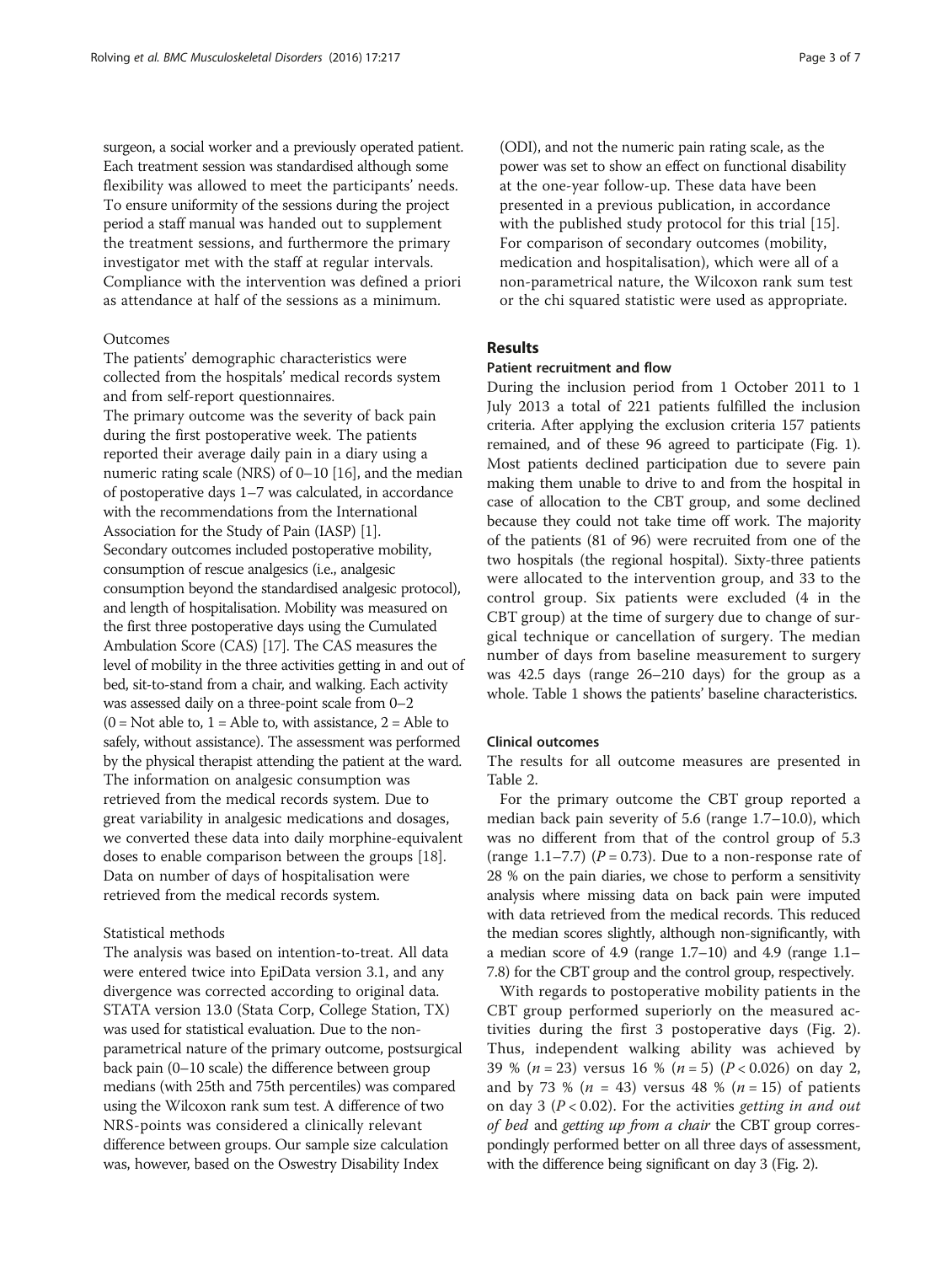<span id="page-3-0"></span>

In terms of analgesic consumption, a lower consumption was observed in the CBT group, although the difference between groups was only significant on postoperative day 2 (Fig. [3](#page-5-0)).

The length of stay was comparable between the groups with a median number of days of five (range 3–9) in the CBT group and four (range 3–10) in the control group.

## Compliance with intervention

Of the 49 patients who complied with the intervention 15 patients attended all 4 sessions, 21 attended 3 sessions and 13 attended 2 sessions. For the ten patients that did not comply (i.e., attended only 1 or no sessions) various reasons for non-compliance were given, e.g., could not take time off as expected  $(n=3)$ , driving to and from hospital caused too much pain  $(n = 2)$ , on maternity leave prior to surgery  $(n = 1)$ , serious illness of close relative  $(n = 1)$  and other personal reasons  $(n = 3)$ . All patients remained in the analysis, regardless of their compliance with the intervention.

### **Discussion**

The purpose of our study was to investigate whether a preoperative CBT intervention had a positive effect on acute postsurgical pain, mobility, use of analgesics, and length of hospitalisation. We did not find CBT to be superior in terms of pain reduction. In fact, both groups reported a moderate to severe level of back pain (>5 NRS points) postoperatively, which is comparable to the findings of the Danish observational study previously described [[5](#page-6-0)]. These pain levels are high compared with the results of the other studies, generally reporting postoperative pain levels below 3 points [\[6, 7, 13\]](#page-6-0). These differences may be due to different methods for reporting acute postsurgical pain, as these studies reported pain using VAS scales where we used the NRS scale. However, there seems to be little difference between the two scales, as the literature finds VAS and NRS scores to correspond well and also finds them equally responsive [[16](#page-6-0), [19\]](#page-6-0). Also, the differences could be due to variability in the diagnosis of the study populations, as two of the studies included only patients with spondylolisthesis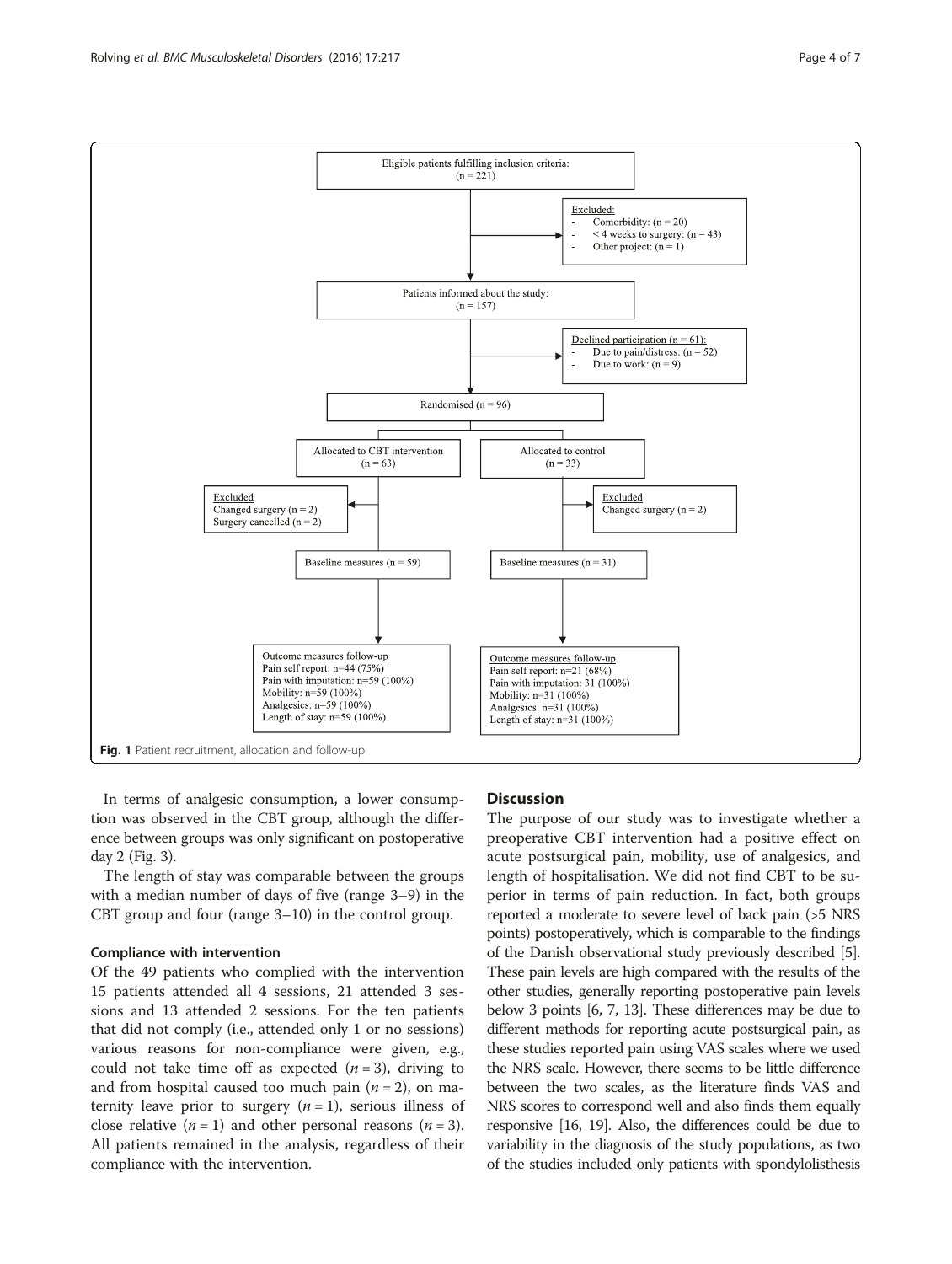<span id="page-4-0"></span>

| Table 1 Baseline patient data |  |
|-------------------------------|--|
|-------------------------------|--|

| Patient characteristics                                          | CBT group                            | Control group                      |  |  |
|------------------------------------------------------------------|--------------------------------------|------------------------------------|--|--|
|                                                                  | $(n = 59)$                           | $(n = 31)$                         |  |  |
| Male gender                                                      | 23 (39)                              | 16 (52)                            |  |  |
| Age (year $\pm$ SD)                                              | 51.4 (9.2)                           | 47.7 (8.9)                         |  |  |
| Smoking n (%)                                                    | 20 (32)                              | 10(30)                             |  |  |
| Working status                                                   |                                      |                                    |  |  |
| Employed<br>Unemployed<br>Disability pension<br>Early retirement | 32 (54)<br>11 (19)<br>9(15)<br>7(12) | 15 (48)<br>11(36)<br>5(16)<br>0(0) |  |  |
| Diagnosis                                                        |                                      |                                    |  |  |
| Spondylolisthesis                                                | 16(27)                               | 7(23)                              |  |  |
| Degenerative disc disease                                        | 43 (73)                              | 24 (77)                            |  |  |
| Surgical procedures                                              |                                      |                                    |  |  |
| PLF                                                              | 41 (69)                              | 12 (39)                            |  |  |
| TLIF                                                             | 17 (29)                              | 19 (61)                            |  |  |
| Uninstrumented                                                   | 1(2)                                 | 0(0)                               |  |  |
| Previous spine surgery                                           |                                      |                                    |  |  |
| Spondylodesis                                                    | 2(3)                                 | 1(3)                               |  |  |
| Decompression                                                    | 7(11)                                | 1(3)                               |  |  |
| Fusion levels                                                    |                                      |                                    |  |  |
| One                                                              | 36 (62)                              | 20 (69)                            |  |  |
| Two                                                              | 19 (32)                              | 8(27)                              |  |  |
| Three                                                            | 4(7)                                 | 3(10)                              |  |  |
| Disability (ODI)                                                 |                                      |                                    |  |  |
| Mean (SD)                                                        | 40.7 (13.2)                          | 40.8 (15)                          |  |  |
| Pain (LBPRS)                                                     |                                      |                                    |  |  |
| Back, median (25;75 percentile)                                  | 7.0(5.3;8.0)                         | $7.2$ (6.0;8.0)                    |  |  |
| Leg, median (25;75 percentile)                                   | 6.3(4.3;7.7)                         | $6.3$ $(3.7;8.3)$                  |  |  |
| Quality of life (EQ-5D)                                          | 0.655 (0.389;0.723)                  | 0.627 (0.356;0.723)                |  |  |

Numbers are presented as  $n$  (%) unless otherwise stated EQ-5D EuroQol 5 Dimensions, LBPRS low back pain rating scale, ODI oswestry disability index, PLF posterolateral fusion, TLIF transforaminal lumbar interbody fusion

grade I and II [\[6](#page-6-0), [7\]](#page-6-0). The third study did not report specifically on the patients' diagnosis ("degenerative disease") [\[13](#page-6-0)].

An important finding of the present study was the significantly superior achievements on mobility, seen in the CBT group. Despite the fact that patients in the two groups experienced the same severity of acute postsurgical pain, the patients in the CBT group performed better on the assessed activities, even with a lower requirement for rescue analgesics. These results correspond well with the previously published findings on disability for this study, where the CBT group reported a significantly larger reduction on the Oswestry Disability Index ( $P = 0.003$ ) already 3 months after LSF surgery, even though self-reported back pain was similar to that of the control group [\[14\]](#page-6-0).

In terms of length of hospitalisation, patients in the CBT group were not discharged from hospital earlier than patients in the control group. As suggested by Kehlet et al. [[20](#page-6-0)] this may indicate that factors like established ward routines and the staff and the patient's expectations have a greater say for when patients are discharged than the patient's actual condition itself. Similarly, in the prehabilitation study by Nielsen et al., routines in discharge procedures caused a delay between the achievement of recovery milestones and the time of discharge [[13](#page-6-0)].

Our sample size calculation was based on the Oswestry Disability Index (ODI) and not the NRS, as the power was set to show an effect on functional disability at the 1-year follow-up. These data have been presented in a previous publication in accordance with the published study protocol for this trial [\[15\]](#page-6-0). We therefore cannot rule out that our study was insufficiently powered to demonstrate differences in pain. However, even with the low response of patients ( 44 from the CBT group and 21 from the control group) it allows for the detection of a difference between the groups of 2.0 NRS units (SD 2.0) at a significance level of 0.05 with a power of 80 %. Hence, a more powerful design would probably not have affected the overall conclusions regarding pain.

| Table 2 Pain, mobility, analgesic use, and length of stay after fusion in CBT and control group |  |  |
|-------------------------------------------------------------------------------------------------|--|--|
|-------------------------------------------------------------------------------------------------|--|--|

| Outcome                                                             | CBT group      | $\mathbb N$ | Control group   | N  | $P$ -value |
|---------------------------------------------------------------------|----------------|-------------|-----------------|----|------------|
| Reported as median (25th; 75th percentiles) unless stated otherwise |                |             |                 |    |            |
| Back pain <sup>a</sup>                                              | 5.4(4.0;6.5)   | 44          | 5.3(4.0;6.1)    | 21 | 0.74       |
| Mobility on day 3, n $(\%)^b$                                       |                | 59          |                 | 31 |            |
| Walk                                                                | 43 (73)        |             | 15 (48)         |    | 0.02       |
| Rise and sit from a chair                                           | 58 (98)        |             | 26 (84)         |    | 0.017      |
| Get in and out of bed                                               | 58 (98)        |             | 26 (84)         |    | 0.017      |
| Analgesic use                                                       |                | 59          |                 | 31 |            |
| Morphine equivalents                                                | 142.5 (70;275) |             | 196.8 (145;345) |    | 0.23       |
| Hospitalisation                                                     |                | 59          |                 | 31 |            |
| Number of days                                                      | 5(4,6)         |             | 4(4,6)          |    | 0.46       |

<sup>a</sup>Pain: measured using numeric rating scale (0-10/best-worst)

<sup>b</sup>The numbers indicate the number (%) of patients being able to carry out the activity without support on the third postoperative day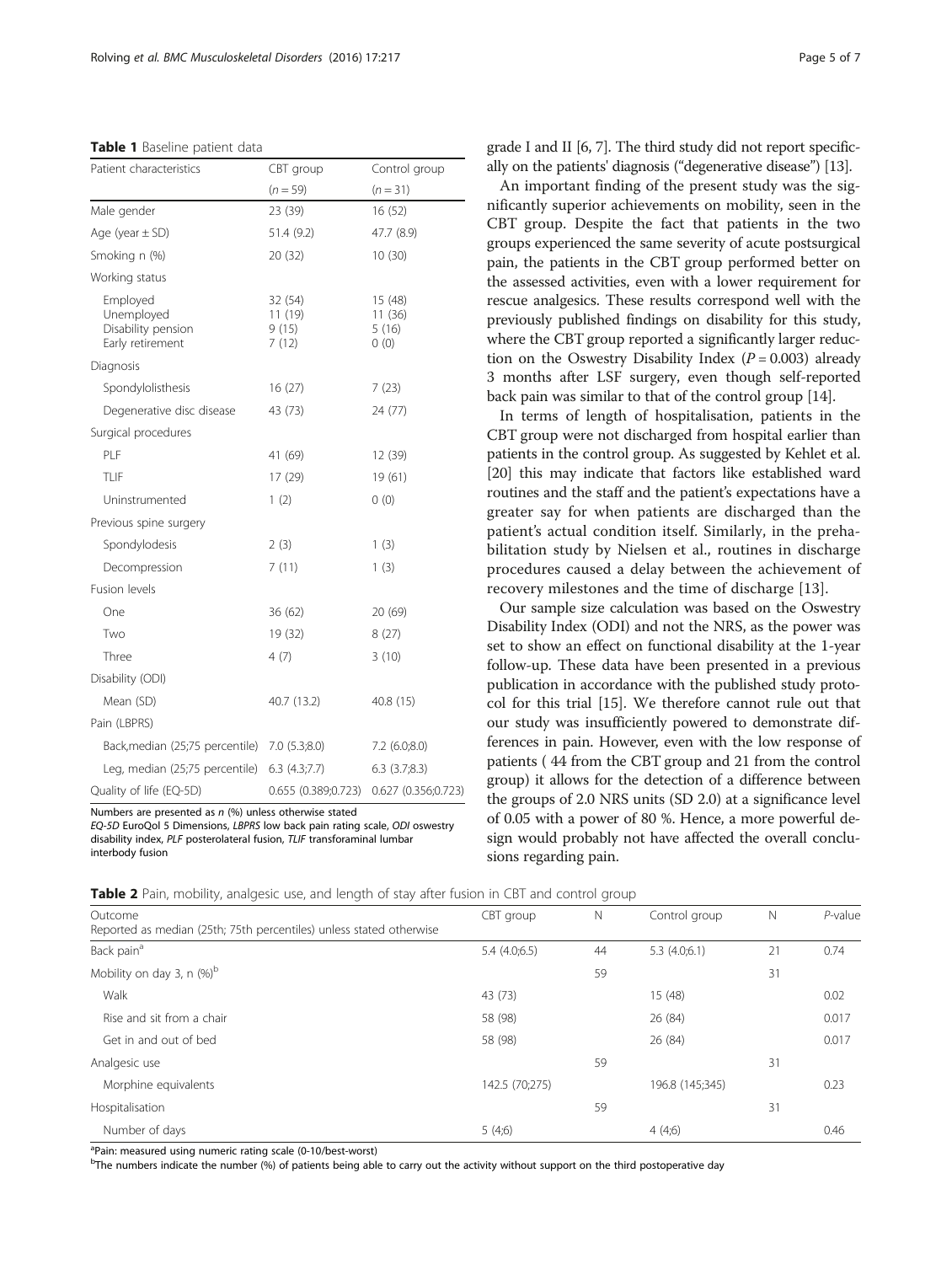<span id="page-5-0"></span>

We included both spondylolisthesis and disc degeneration patients in the study to mimic daily clinical practice and to increase the external validity of the study. By random, the two posterior surgery procedures (PLF and TLIF) were unevenly distributed in the two groups. As the TLIF is a procedure with longer surgery time than the PLF, a difference could perhaps have been expected in this early recovery phase. However, in the present study this was not the case, as patients undergoing TLIF reported lower pain levels during hospitalisation in both the CBT group and the control group.

A limitation to our study was the moderate response rate of 72 % for the pain diaries. However, a non-responder analysis revealed no significant differences between non-responders and responders regarding their baseline characteristics, e.g. gender  $(P = 0.69)$ , age  $(P = 0.25)$ , ODI score ( $P = 0.97$ ) and pain severity ( $P = 0.83$ ).

Another limitation study pertains to the issue of blinding, an almost unavoidable limitation of studies investigating complex interventions. Thus, although the physiotherapists assessing mobility (CAS score) were

not informed about the patients' group assignment, a few of the patients accidentally revealed this. This may of course have had an influence in favour of the CBT group for those patients whose group assignment was known.

## Conclusion

We believe that this study adds important knowledge about the early postoperative period following LSF. Although the preoperative CBT intervention did not influence acute postsurgical pain, the intervention had a positive effect on the patients' ability to cope with pain as evidenced by earlier achievement of independent mobility and less use of analgesics in the intervention group. With reference to the previously published results from this trial, showing an overall positive effect of the CBT intervention, we therefore recommend that a CBT intervention is offered prior to LSF surgery. We further find it relevant to investigate whether a change in ward procedures would enable a faster discharge for those with independent mobility already on postoperative day two or three.